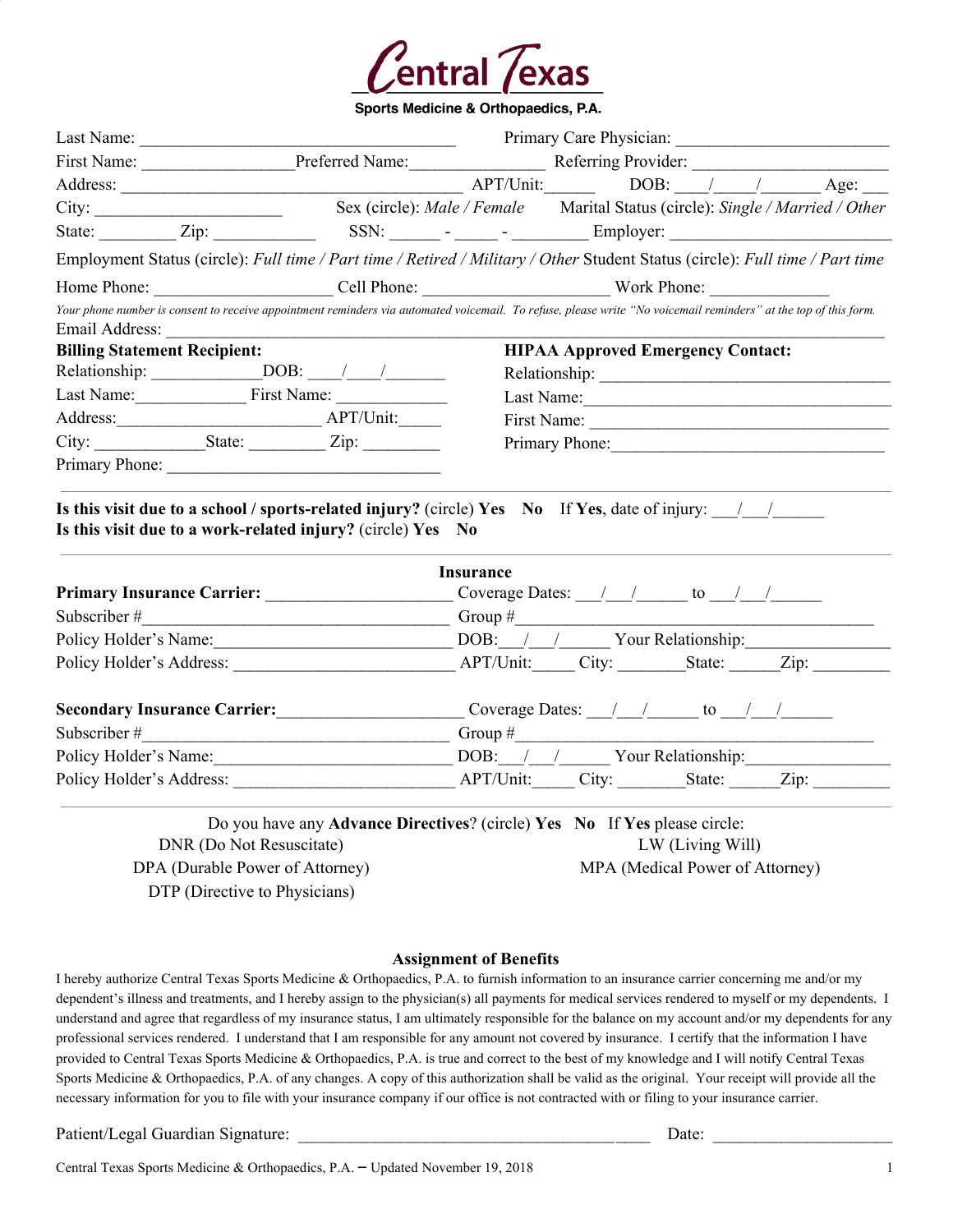

# **Patient Privacy Notice (HIPAA Policy)**

This Notice of Privacy Practices provides information about how we may use and disclose protected health information about you. Protected health information includes any information maintained by Central Texas Sports Medicine and Orthopaedics, P.A. that could identify you and your health condition.

You have the right to review our notice before signing this consent. You have the right to request that we restrict how protected health information about you is used or disclosed for treatment, payment, or health care operations. We are not required to agree to this restriction, but if we do, we are bound by our agreement. Individuals who have your permission to access your protected health information are listed below:

| Name | Relationship |
|------|--------------|
| Name | Relationship |
| Name | Relationship |

By signing this form, you consent to our use and disclosure of your protected health information for treatment, payment, and healthcare operation. You have the right to revoke this consent, in writing, except where we have already made disclosure in reliance on your prior consent.

 **\_\_\_\_\_\_\_\_\_\_\_\_\_\_\_\_\_\_\_\_\_\_\_\_\_\_\_\_\_\_\_\_\_\_\_\_\_\_\_\_\_\_\_\_ \_\_\_\_\_\_\_\_\_\_\_\_\_\_\_\_\_\_\_\_\_\_\_\_\_\_\_\_\_\_\_\_\_**

Patient/Legal Guardian *Signature* Patient/Legal Guardian Name *Printed*

# **Authorization to Treat a Minor**

*\*If the patient is under 18 years of age, his/her parent or guardian must read and sign below: I hereby give permission to CENTRAL TEXAS SPORTS MEDICINE & ORTHOPAEDICS and its staff to provide my daughter/son with evaluation (including x-rays) and treatment for his/her injuries.*

 *\_\_\_\_\_\_\_\_\_\_\_\_\_\_\_\_\_\_\_\_\_\_\_\_\_\_\_\_\_\_\_\_\_\_\_\_\_\_\_\_\_\_\_\_ \_\_\_\_\_\_\_\_\_\_\_\_\_\_\_\_\_\_\_\_\_\_\_\_\_\_\_\_\_\_\_\_* **Parent or Legal Guardian** *Signature* **Patient/Legal Guardian Name** *Printed*

# **External Medication Consent Form**

Patient medication history is a list of prescription medications that our practices providers, or other providers, have prescribed for you. A variety of sources, including pharmacies and health insurers, contribute to the collection of this history. The collected information is stored in the practice electronic medical record system (EHR/EMR) and becomes part of your personal medical record. Medication history is very important; as it helps healthcare providers treat your symptoms and/or illness properly while avoiding potentially dangerous drug interactions. Please discuss your medication list with your provider to ensure all medications are properly documented. Over the counter drugs and supplements may not be included in the external medication history. I give permission to allow my healthcare provider to obtain my medication history from my pharmacy, my health plans, and my other healthcare providers.

**\_\_\_\_\_\_\_\_\_\_\_\_\_\_\_\_\_\_\_\_\_\_\_\_\_\_\_\_\_\_\_\_\_\_\_\_\_\_\_\_\_\_\_\_ \_\_\_\_\_\_\_\_\_\_\_\_\_\_\_\_\_\_\_\_\_\_\_\_\_\_\_\_\_\_\_\_\_**

Patient/Legal Guardian *Signature* Date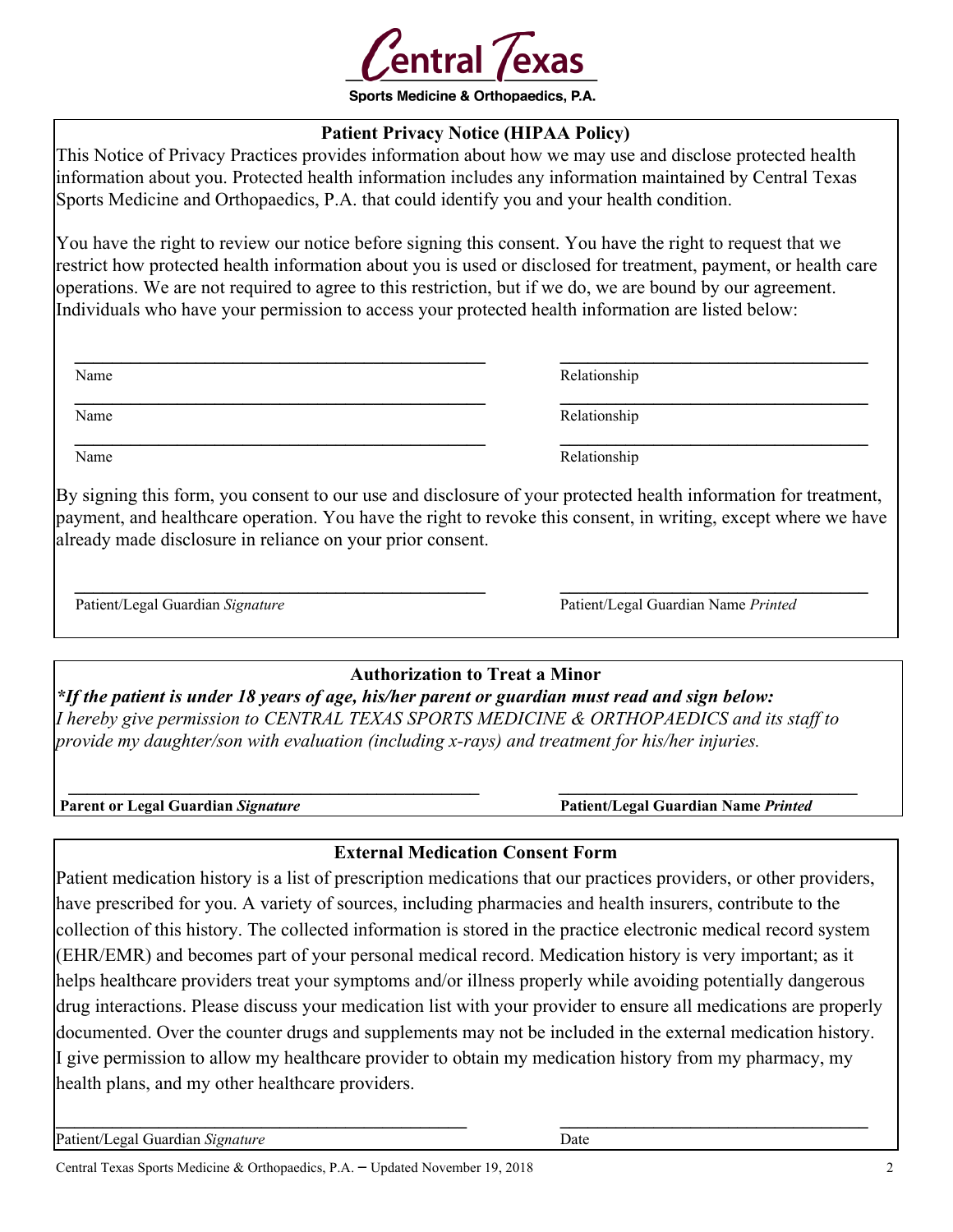

Sports Medicine & Orthopaedics, P.A.

| <b>Medical History</b>  |                          |  |  |
|-------------------------|--------------------------|--|--|
| Last Name:              | <b>Appointment Date:</b> |  |  |
| First Name:             | Date of Birth:           |  |  |
| Reason for appointment: |                          |  |  |
| Pharmacy Name:          | Address:                 |  |  |
| City:                   | Zip:<br>State:           |  |  |

# **Current Medications:** *Please list all current medications.*

| Medication | Dosage | Frequency (Daily, 2x Daily, etc.) |
|------------|--------|-----------------------------------|
|            |        |                                   |
|            |        |                                   |
|            |        |                                   |
|            |        |                                   |
|            |        |                                   |
|            |        |                                   |
|            |        |                                   |
|            |        |                                   |
|            |        |                                   |
|            |        |                                   |

## **Medication Allergies:** *Please list all medications you are allergic to.*

| Medication | Reaction (Hives, Anaphylaxis, Rash, Stomach Upset, Dizziness) |
|------------|---------------------------------------------------------------|
|            |                                                               |
|            |                                                               |
|            |                                                               |
|            |                                                               |

# **Past Medical History:** *Please circle all that apply.*

| Hypertension             | <b>HIV/AIDS</b>     | Headaches               | Hepatitis $A$    |
|--------------------------|---------------------|-------------------------|------------------|
| <b>Diabetes</b>          | <b>Lung Disease</b> | Eye Disorder            | $H$ epatitis $B$ |
| <b>Heart Disease</b>     | Sleep Apnea         | Glaucoma                | Hepatitis $C$    |
| Pacemaker                | <b>Stroke</b>       | Depression              | Liver Disease    |
| <b>Arthritis</b>         | <b>Seizures</b>     | Anxiety                 | Other:           |
| <b>Thyroid Disorder</b>  | Concussions         | <b>GERD</b>             | Other:           |
| <b>Bleeding Disorder</b> | <i>Migraines</i>    | <b>Stomach Problems</b> | Other:           |

Have you ever had any problems with anesthesia (put to sleep/waking from anesthesia)? Yes / No If yes, please describe what sort of problems. \_\_\_\_\_\_\_\_\_\_\_\_\_\_\_\_\_\_\_\_\_\_\_\_\_\_\_\_\_\_\_\_\_\_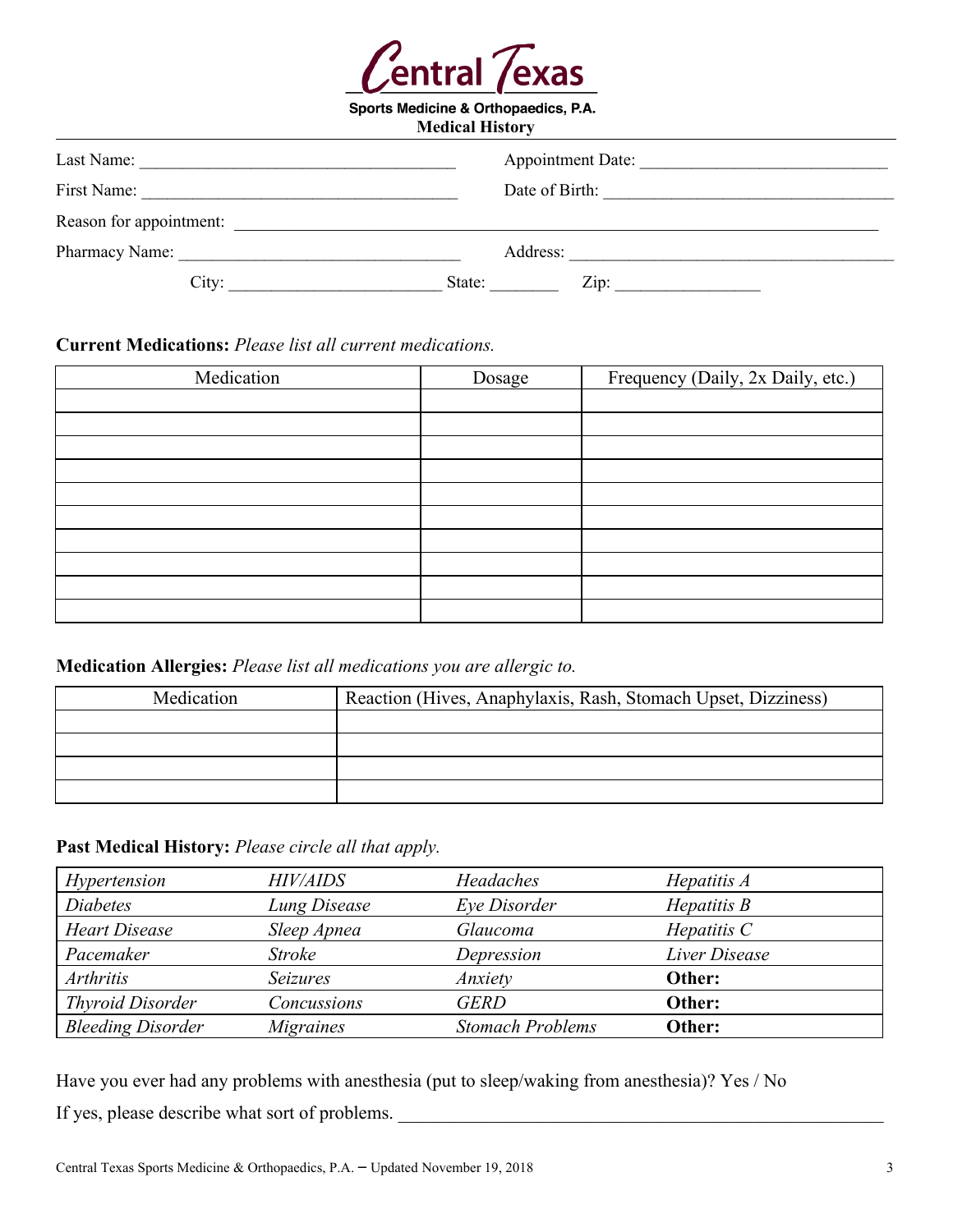**Surgeries:** *Please list all surgeries you have undergone.*

| Date (MM/YY) | Surgery |
|--------------|---------|
|              |         |
|              |         |
|              |         |
|              |         |
|              |         |
|              |         |

Have you been hospitalized for a non-surgical problem before? Yes / No

If yes, list hospitalizations, the reason for admission and the date in the table below

**Hospitalizations:** *Please list all hospitalizations in which you have not undergone surgery.*

| Date(MM/YY) | Reason for Hospitalization |
|-------------|----------------------------|
|             |                            |
|             |                            |
|             |                            |
|             |                            |

**Family History:** *Please check all that apply. For mental illness and cancer, please specify in the indicated box marked with \*\*.*

|                                       | Diabetes | Hypertension | Heart<br>Disease | Stroke | Mental<br>Illness** | Cancer** | Arthritis | Unknown |
|---------------------------------------|----------|--------------|------------------|--------|---------------------|----------|-----------|---------|
| Father                                | $\Box$   | $\Box$       | $\Box$           | $\Box$ | $\Box$              | $\Box$   | $\Box$    | $\Box$  |
| Mother                                | $\Box$   | $\Box$       | $\Box$           | $\Box$ | $\Box$              | $\Box$   | $\Box$    | $\Box$  |
| Siblings                              | $\Box$   | $\Box$       | $\Box$           | $\Box$ | $\Box$              | $\Box$   | $\Box$    | $\Box$  |
| Paternal<br>Grandfather               | $\Box$   | $\Box$       | $\Box$           | $\Box$ | $\Box$              | $\Box$   | $\Box$    | $\Box$  |
| Paternal<br>Grandmother               | $\Box$   | $\Box$       | $\Box$           | $\Box$ | $\Box$              | $\Box$   | $\Box$    | $\Box$  |
| Maternal<br>Grandfather               | $\Box$   | $\Box$       | $\Box$           | $\Box$ | $\Box$              | $\Box$   | $\Box$    | $\Box$  |
| Maternal<br>Grandmother               | $\Box$   | $\Box$       | $\Box$           | $\Box$ | $\Box$              | $\Box$   | $\Box$    | $\Box$  |
| Children                              | $\Box$   | $\Box$       | $\Box$           | $\Box$ | $\Box$              | $\Box$   | $\Box$    | $\Box$  |
| ** Specific Mental Illness or Cancer: |          |              |                  |        |                     |          |           |         |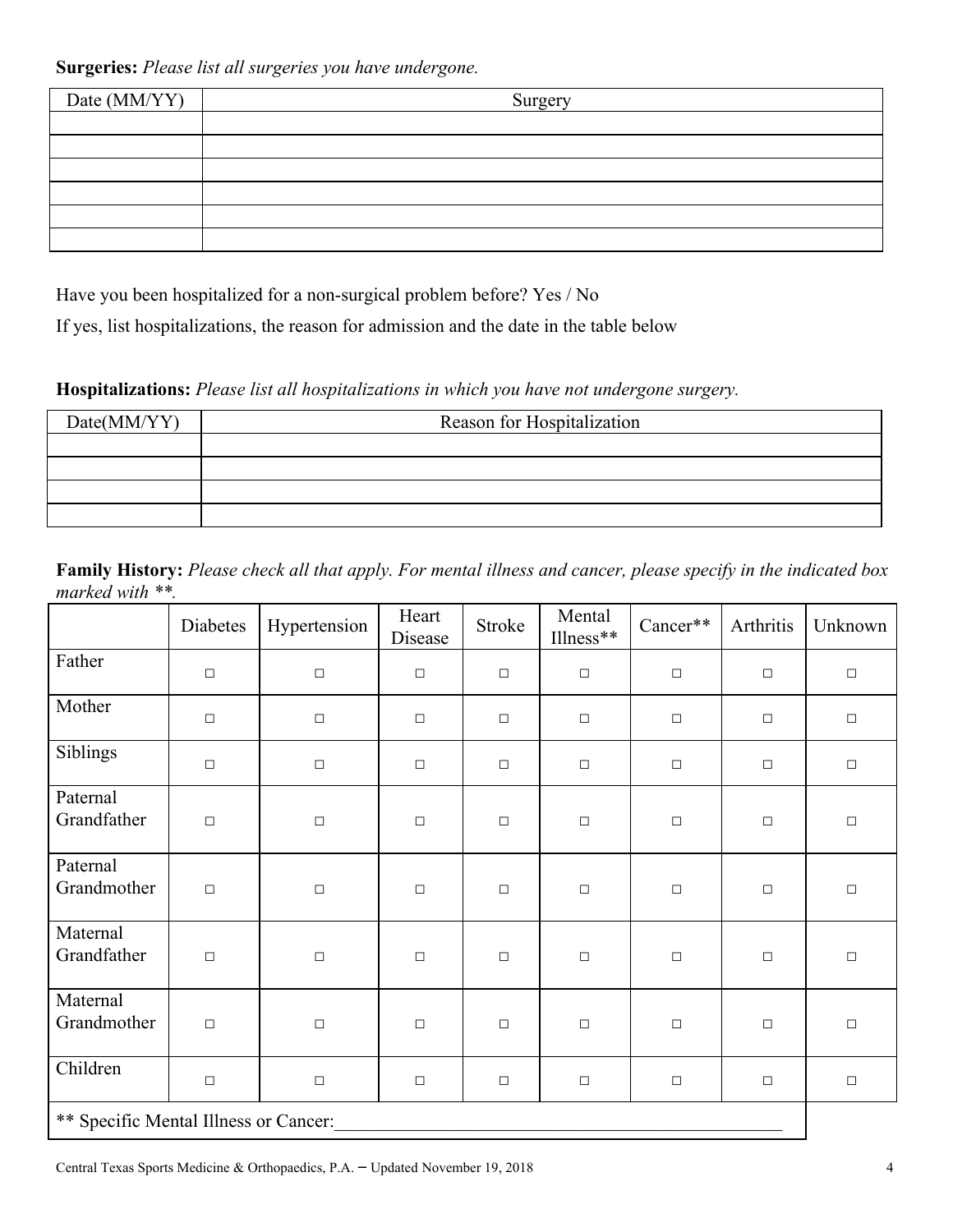*Please check the answer the most accurately describes your behaviors for each question. The answers to these questions provide valuable information to your doctor regarding factors that affect your health status.*

#### **Alcohol Assessment**

- 1. Did you have a drink containing alcohol in the past year?
	- ❑ Yes
	- ❑ No
- 2. If yes, how often do you have a drink containing alcohol?
	- ❑ Never
	- ❑ Monthly or less
	- ❑ 2-4 times a month
	- $\Box$  2-3 times a week
	- ❑ 4 or more times a week
- 3. If yes, how many drinks did you have on a typical day when you were drinking in the past year?
	- $\Box$  1 or 2
	- ❑ 3 or 4
	- $\Box$  5 or 6
	- ❑ 7 or 8
	- ❑ 9 or more
- 4. How often do you have six or more drinks on one occasion?
	- ❑ Never
	- ❑ Less than monthly
	- ❑ Monthly
	- ❑ Weekly
	- ❑ Daily or almost daily

#### **Smoking/Tobacco/Drug Assessment**

- 1. Have you ever used tobacco?
	- ❑ Yes
	- ❑ No

If yes, what type? Frequency (daily, weekly, monthly, etc.):

- 2. Are you a former smoker?
	- ❑ Yes
	- ❑ No

If yes, when did you quit? \_\_\_\_\_\_\_ years/months ago

- 3. Are you exposed to second hand smoke?
	- ❑ Yes
	- ❑ No
- 4. Do you use recreation drugs?
	- ❑ Yes
	- ❑ No